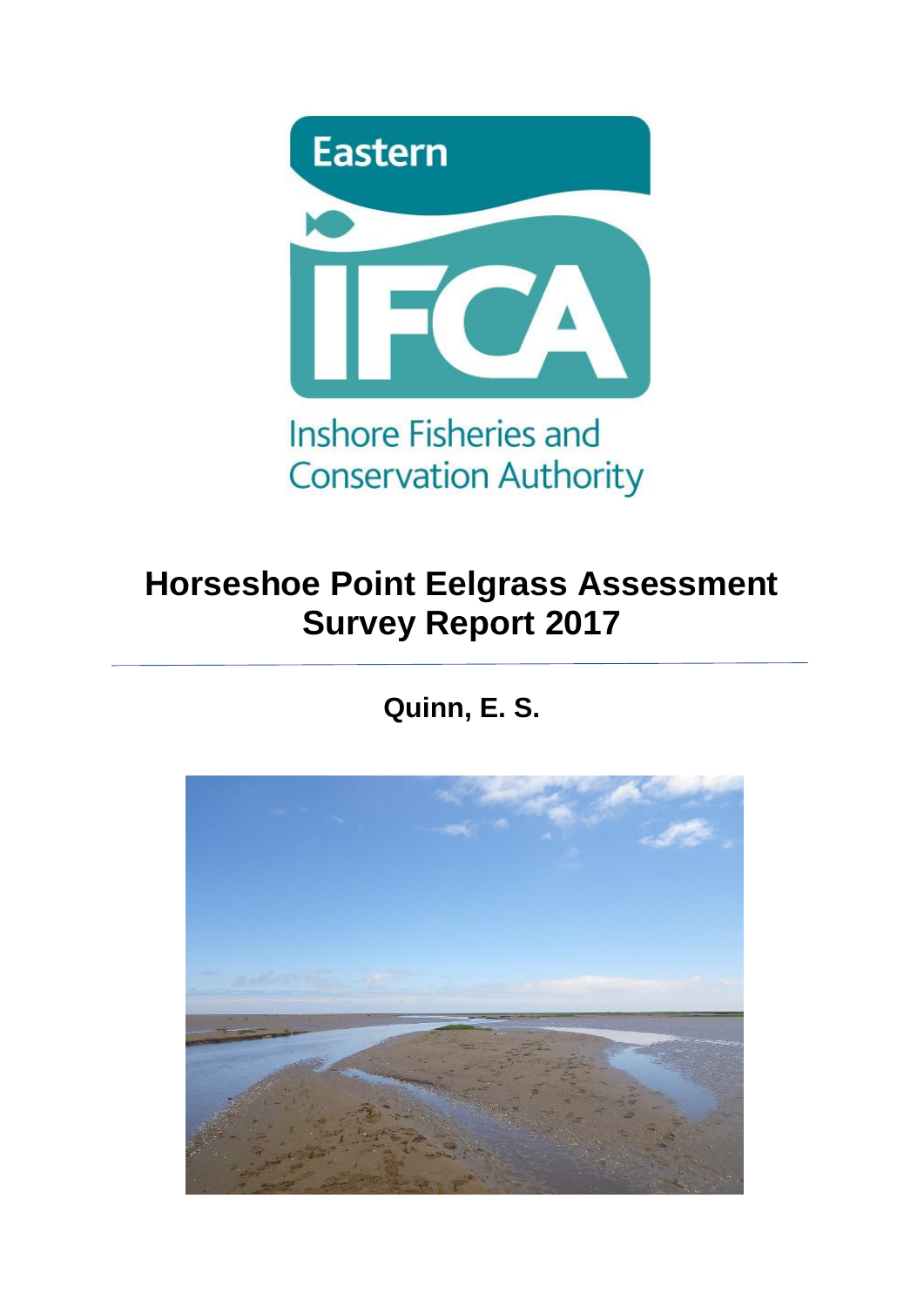### **1.0 Introduction**

## **1.1 Eelgrass in the Humber Estuary**

Eelgrass is the common name for three species of plants within the genus *Zostera*: *Zostera noltii, Zostera angustifolia* and *Zostera marina*. These species, which grow in estuaries and shallow bays, are the only marine flowering plants in the UK and are considered scarce on both a national and international scale.

Eelgrass meadows are highly productive ecosystems that play a valuable role in marine biogeochemical cycling. They form nursery grounds and feeding habitats for juvenile fish species, contribute to nutrient cycling, stabilise sediments, reduce water current velocity and turbulence, serve as a food source for overwintering wildfowl and provide surfaces for attachment (Thayer *et al*., 1984).

*Zostera spp*. are capable of both sexual and asexual reproduction and are known to extend their beds through both clonal growth and flowering events and seed dispersal (Alexandre *et al*., 2006), although asexual propagules of *Z. noltii* are known to have a considerably higher dispersal potential than detached seeds. Broken fragments of *Z. noltii* are viable over extended periods (>50 days), can grow and produce shoots, and can carry and release seeds for long distances. On the other hand, detached seeds of *Z. noltii* have fast sinking rates and only support small-scale spatial dispersal (in the order of centimetres), which is generally insufficient to connect fragmented populations or colonize new areas (Berković *et al*., 2014). The balance between sexual and asexual reproduction varies significantly between eelgrass meadows, from populations that are entirely monoclonal to those that rely entirely on flowering and seed dispersal to reproduce (Alexandre *et al*., 2006).

Historically, the Humber Estuary supported large expanses of eelgrass meadows. Significant diebacks due to disease were, however, witnessed during the 1930's and 1940's. Only discrete and sparse patches of eelgrass can now be found in the region.

## **1.2 Eastern IFCA protection of eelgrass**

The *Zostera* genus are known to be sensitive to physical disturbance caused by commercial fishing activity, including by bottom-towed fishing gear, hand work and digging for bait and other intertidal species. In September 2013, Eastern IFCA introduced the Protected Areas Byelaw in an effort to further the conservation objectives of Marine Protected Areas in its district. Within this byelaw are four regulatory notices. Regulatory Notice 4 prohibits fishing with bottom towed gear, any handwork fishing and fishing by crab tiling within a restricted area at Horseshoe Point on the south bank of the Humber (Figure 1), to protect the integrity of eelgrass beds in mudflats and sandflats not covered by seawater at low tide as a subfeature of the Humber Estuary Special Area of Conservation.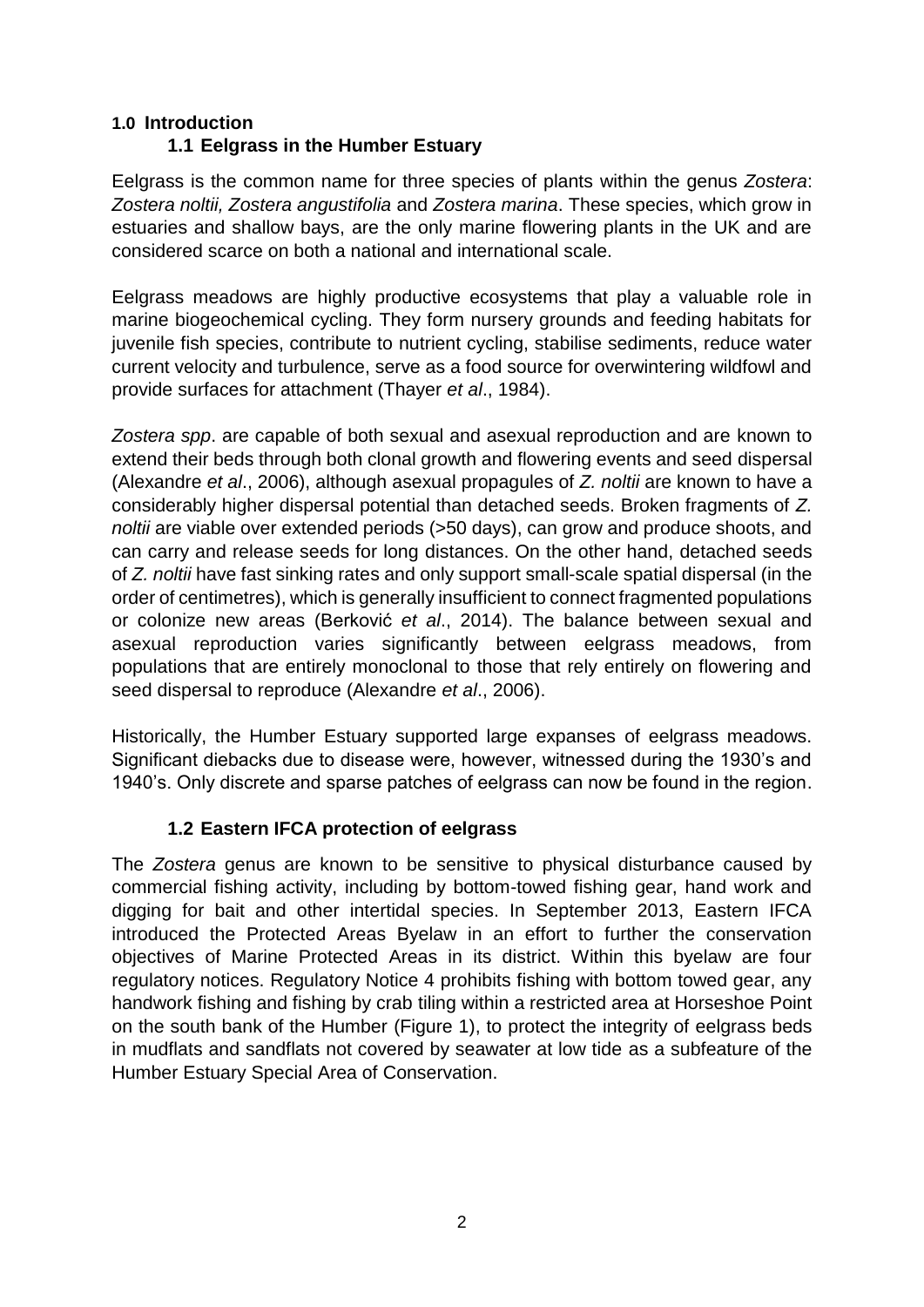

*Figure 1.* Location of the restricted area (K) at Horseshoe Point, currently closed to all fishing activity in order to protect *Zostera* spp. (eelgrass) beds in the Humber Estuary SAC.

## **1.3 Annual surveys at Horseshoe Point**

Since the introduction of the Protected Areas Byelaw, Eastern IFCA officers have conducted annual foot surveys to assess the extent of *Z. noltii* meadows within the restricted area at Horseshoe Point. The intention of these annual surveys is to form a solid evidence basis for the review of Regulatory Notice 4 of the Protected Areas Byelaw.

While a small patch of *Z. noltii* was found at Horseshoe Point in the summers of 2013, 2014 and 2015, the most recent survey in July 2016 found no evidence of *Z. noltii*  within the 78-ha surveyed within the restricted area. The aims of the 2017 survey were 1) to continue to gather evidence for the review of Regulatory Notice 4, and 2) to investigate whether the eelgrass that was lost in 2016 had re-established and if it had, to describe the extent of the feature.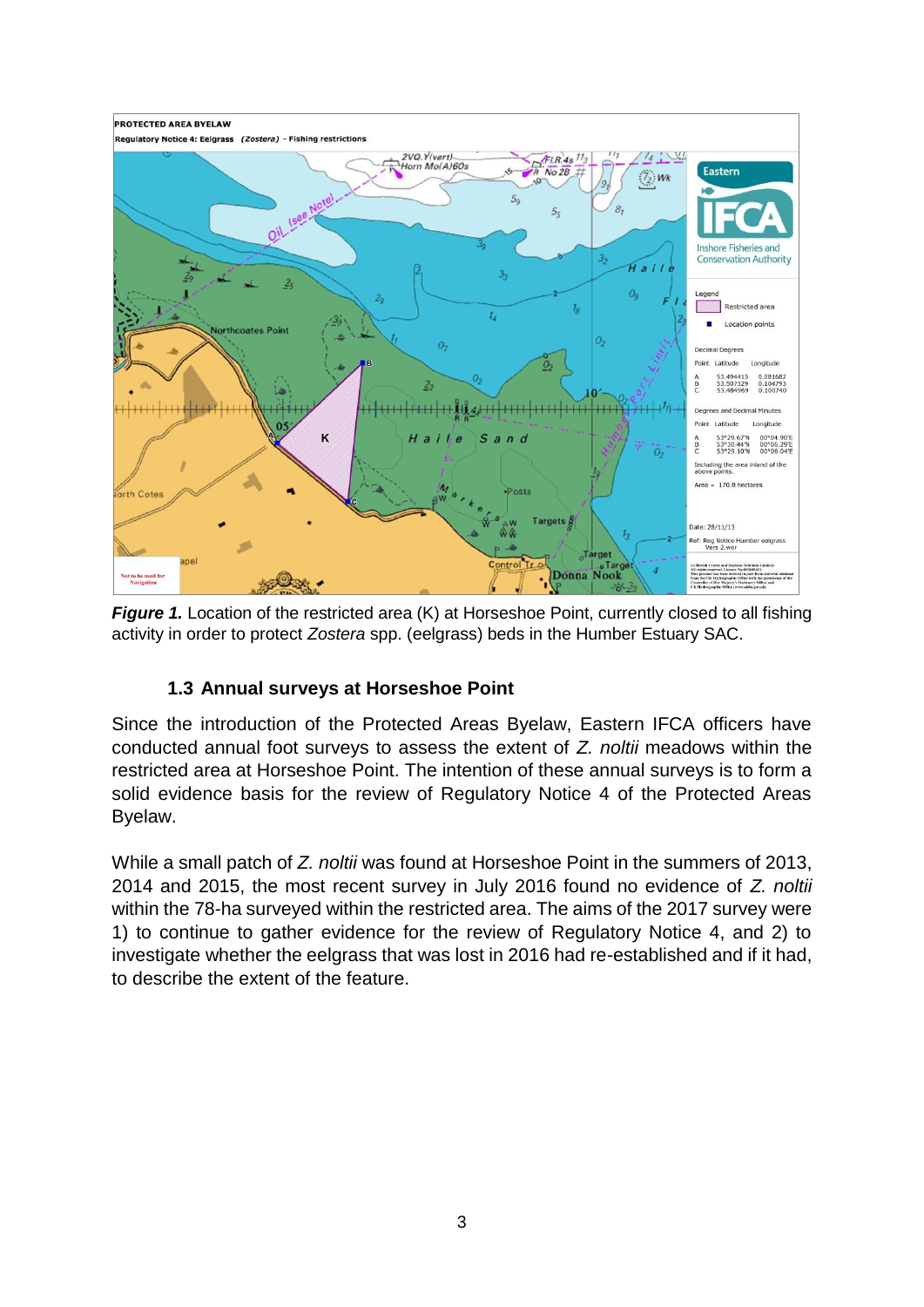## **2.0 Methods**

The survey was conducted on foot over the low water period of July 25, 2017 (LW 14:47). This date is consistent with previous annual surveys conducted by Eastern IFCA, that have taken place once a year between the end of July and the beginning of August.

The method used for this survey was also consistent with previous surveys. Locations of eelgrass noted in previous surveys were used to establish the survey area (Figure 2). Within the survey area, short walking transects were conducted adjacent to the shore with five Eastern IFCA officers walking at a set distance apart, searching for eelgrass as they walked. The area within the outermost transect points covered 10.78 ha of the restricted area, however areas to either side of these were also surveyed as this was a line of sight survey and officers were looking both into and out of the survey area mapped as they walked (Figure 2). The estimated area covered by the survey is therefore rounded up to 11 ha.



**Figure 2.** Area surveyed by foot (red) within the area restricted to fishing under Regulatory Notice 4 of the Protected Areas Byelaw (grey).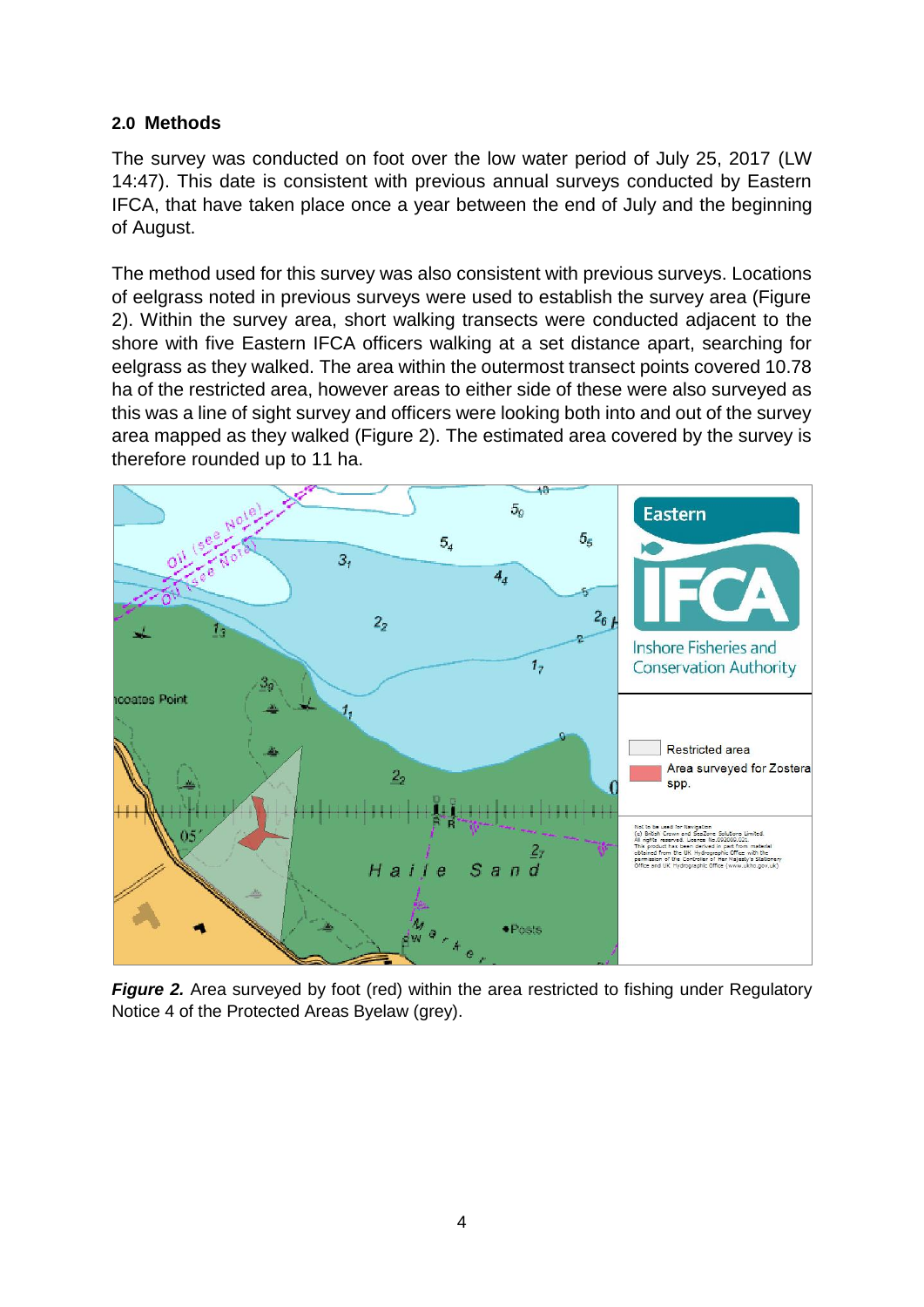## **3.0 Results**

Out of the ~11 ha of the intertidal surveyed, just one small patch of eelgrass was found in the same location, approximately 1 km north-east of Horseshoe Point car park as it was originally identified in 2013 (53.496833, 0.095300) (Figure 3; Figure 4). The feature was found submerged in a shallow, wide run that contained slow moving water. No other eelgrass was found during the survey. The patch was approximately 1m long and 40cm wide (0.00004 ha). However, within this the plant was found in small clumps. Assuming this patch of eelgrass is the only one within the 170.8-ha restricted area, the extent of the feature is calculated at <0.0001% of the current area restricted to fishing activity.



*Figure 3.* Location of patch of *Zostera* sp. (dark green) within the area surveyed by foot on July 25, 2017 (red), and within the area restricted to fishing activity under Regulatory Notice 4 of the Protected Areas Byelaw (grey).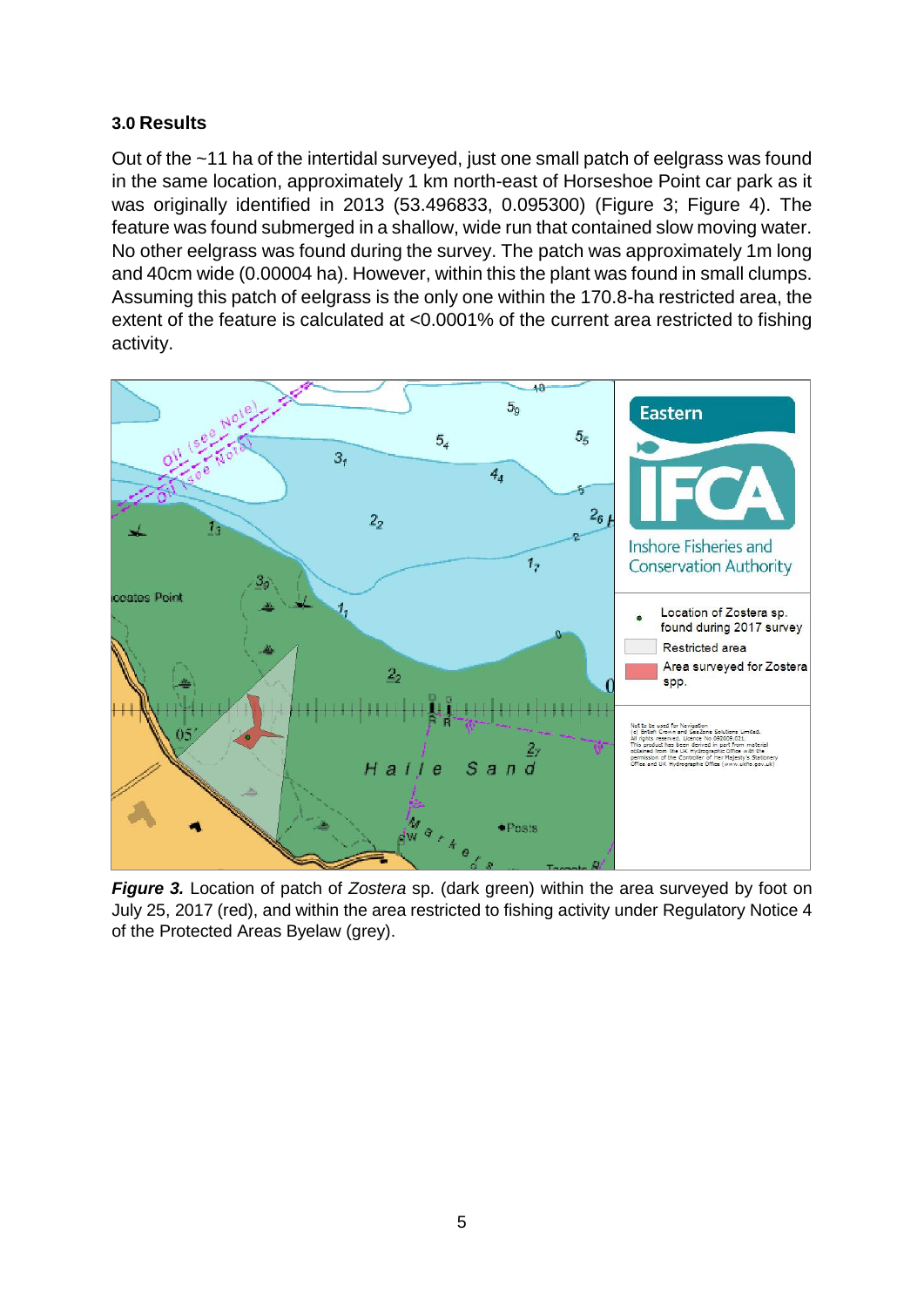

*Figure 4***.** Photograph of the extent of the patch of *Zostera* sp*.* found at Horseshoe Point (53.496833, 0.095300) during an annual foot survey on July 25, 2017.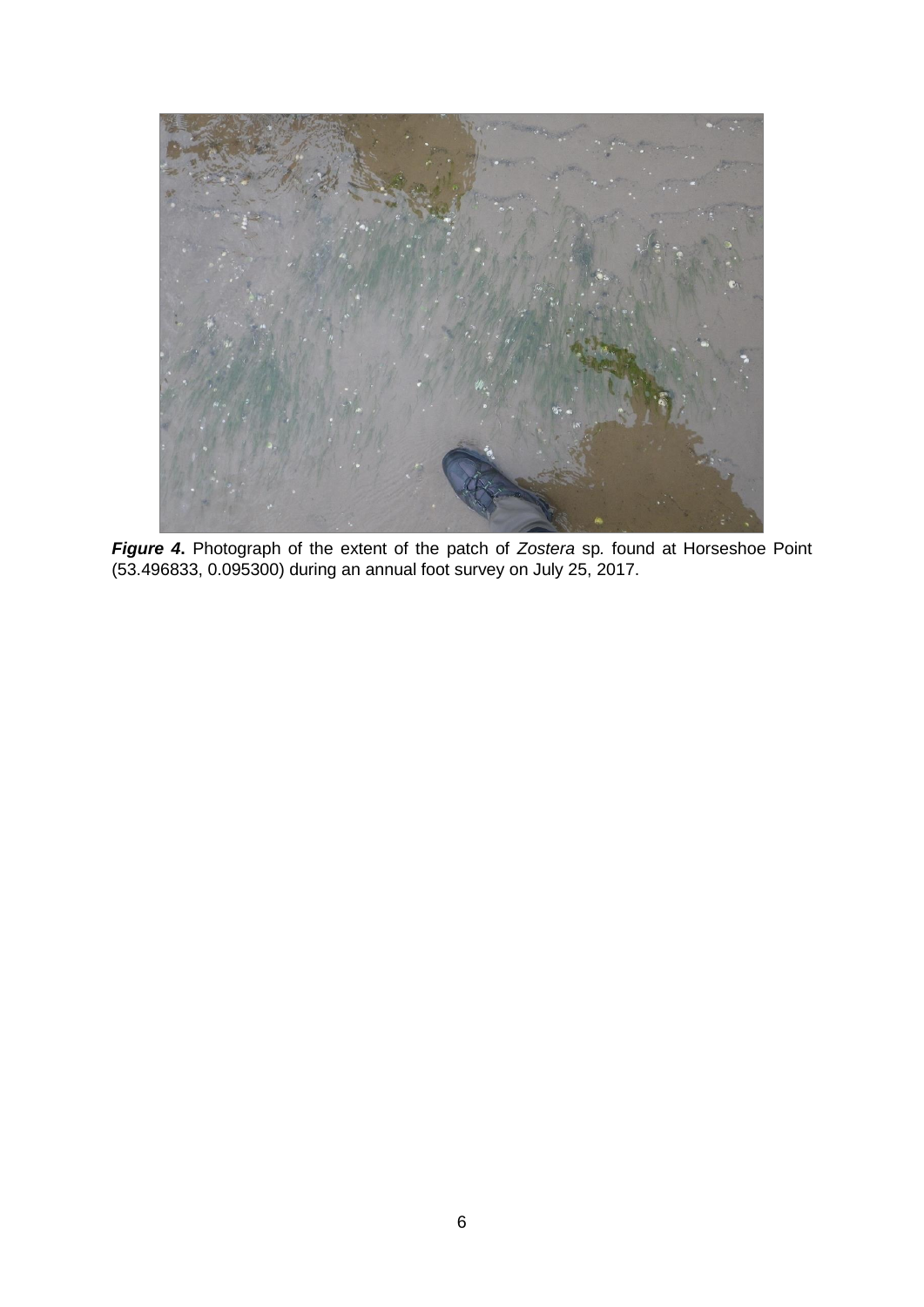### **4.0 Discussion and considerations for management**

Under the Protected Areas Byelaw, no increase in the area covered by the feature has been seen. The ability of the feature to grow in the same location year-on-year has been maintained under the Byelaw, suggesting that it has protected the subfeature in the portion of the restricted area that the feature has been found, but that it has not necessarily stimulated the spread of eelgrass.

There remain concerns that the closed area extends much further up the intertidal than *Z. noltii* is likely to grow, extending well into the saltmarsh covered area (Eastern IFCA, 2016). Plants growing in this area are unlikely to be submerged on every tide, suggesting that *Z. noltii* is highly unlikely to be found there. Furthermore, the return of the species each year to specific locations suggest that these are the most suitable habitat in the area for the species, if not the only suitable habitats. It may be worth considering these concerns in any future changes to management by decreasing the landward extent of the restricted area.

The review should also consider the proportion of the bed known to support eelgrass, which has remained at <1% from 2013 to 2017, and the likelihood of the population expanding its range within the restricted area in the future. Horseshoe Point supports three productive cockle beds (Horseshoe Point Bed, Grainsthorpe Haven West Bed and Grainsthorpe Haven East Bed) that have in some recent years had the potential to support fisheries (Eastern IFCA, 2017). If the restricted area were to be reduced or removed, the likelihood that these beds could support a fishery in the near future would significantly increase – although access to the beds could remain an obstacle to commercial fishing (Eastern IFCA, 2017). The review of Regulatory Notice 4 should consider both the appropriateness and effectiveness off current restrictions and the need for continued restrictions in the area in the future under the Marine Protected Areas Byelaw 2016<sup>1</sup>.

**.** 

<sup>&</sup>lt;sup>1</sup> Please note as of October 2017, the Marine Protected Areas Byelaw 2016 is not yet in force. It is currently being considered by Defra. This byelaw was introduced to replace the Protected Areas Byelaw. For more information please visit: [http://www.eastern](http://www.eastern-ifca.gov.uk/marine-protected-areas-byelaw-2016-2/)[ifca.gov.uk/marine-protected-areas-byelaw-2016-2/](http://www.eastern-ifca.gov.uk/marine-protected-areas-byelaw-2016-2/)